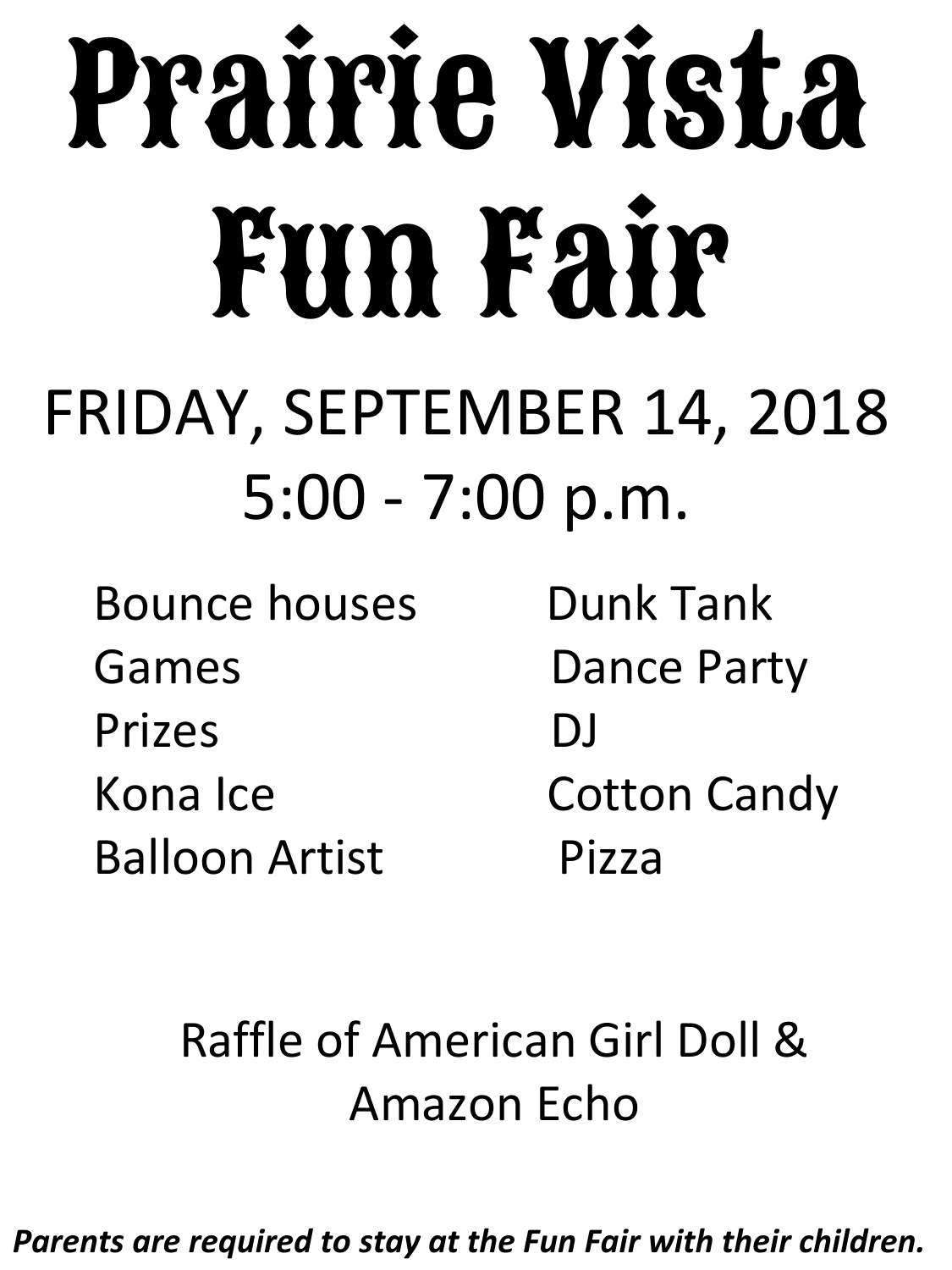## Prairie Vista Fun Fair Ticket Pre-Order Form

FRIDAY, SEPTEMBER 14, 2018

5:00 - 7:00 p.m.

Bounce houses, games, prizes, dunk tank, blacktop games, DJ, dance party, balloon artist & more. Kona Ice, cotton candy, Philly Pretzels, pizza, raffle for an Amazon Echo and American Girl Doll & more!

Ticket Pre-Order Form ------------------------------------------------------------------------------------------

Wristbands and tickets can be **pre-ordered by Tuesday, September 11** or bought at the door.

Pre-order Special: Wristbands will be \$10 each for unlimited games. (Wristbands will be \$15 each at the door) Tickets are 10 for \$5 or \$.50 each (1 ticket for each game)

| Number of wristbands:<br>Number of tickets:<br>Amount enclosed: |        |
|-----------------------------------------------------------------|--------|
| Child's name:<br>Teacher:<br>Email:                             | Grade: |

*\*\*\*Checks should be made payable to Prairie Vista PTO\*\*\**

*All pre-order forms with money MUST be turned in to the school no later than Tuesday, September 11. No exceptions will be made.*